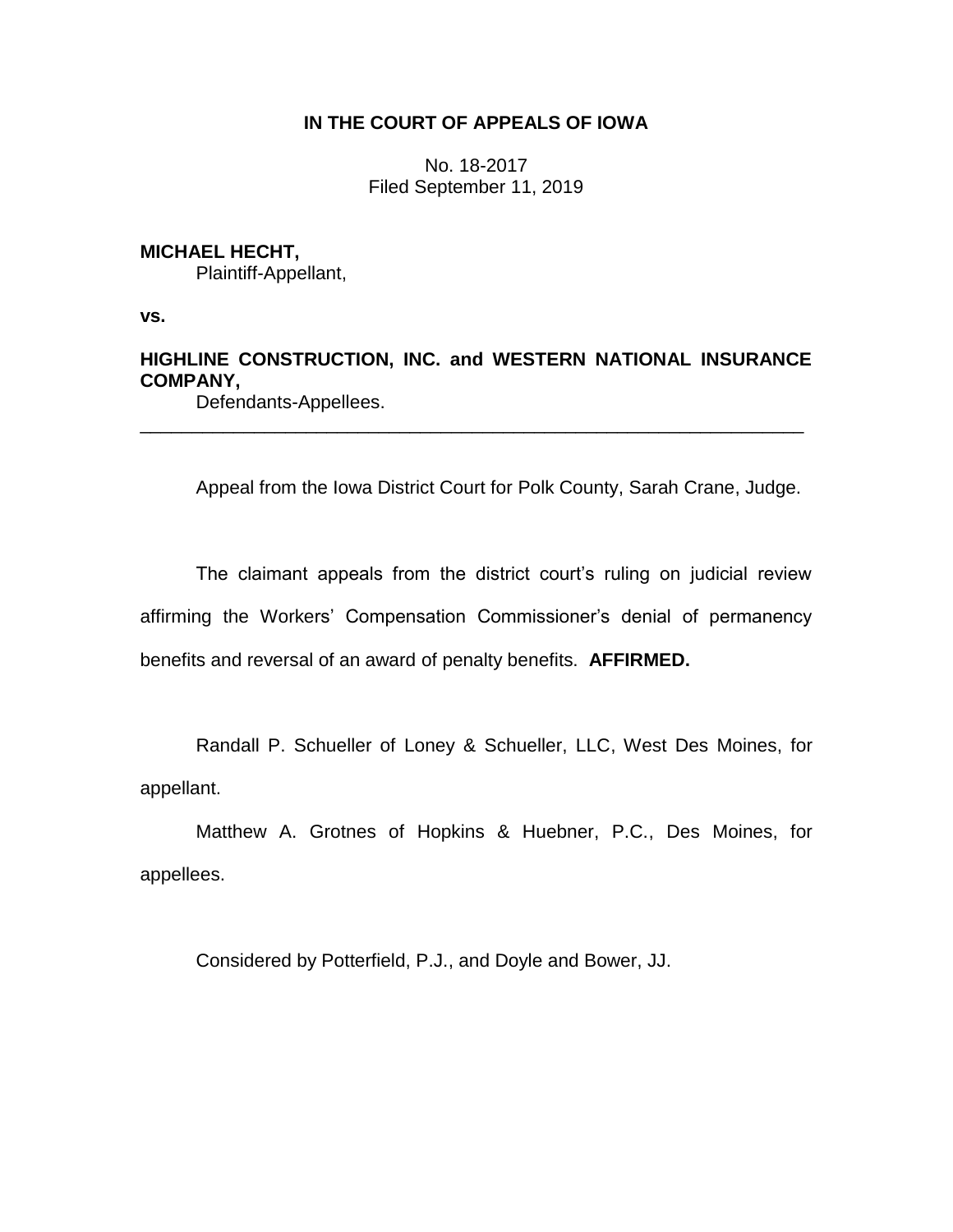## **POTTERFIELD, Presiding Judge.**

Michael Hecht appeals from the district court's ruling on judicial review affirming the Workers' Compensation Commissioner's denial of permanency and penalty benefits. Hecht maintains the commissioner erred when he granted the untimely application of Hecht's former employer, Highline Construction, and the employer's insurer, Western National Mutual Insurance Company, to submit additional evidence. He argues his substantial rights were prejudiced when the commissioner then relied on the late-submitted evidence to modify the deputy commissioner's ruling of 30% industrial disability and the assessment of penalty benefits to an award of no permanency or penalty benefits.

#### **I. Background Facts and Proceedings.**

Hecht began working for Highline Construction as a mechanic for the company's equipment in April 2013. In August 2014, the air brake system of the equipment on which Hecht was working exploded about six inches from Hecht's right ear. He suffered a workplace injury as a result and underwent treatment at the company's cost. Still, he continued to do the same work for Highline until his position was eliminated in December 2014. After leaving Highline, Hecht immediately began working for Telecom Construction. The job at Telecom was similar to the one he had at Highline; Hecht was hired as a field mechanic and had to travel to fix vehicles.

Eventually, Hecht and Highline disagreed whether Hecht had suffered a permanent impairment that entitled him to permanent partial disability benefits. The matter proceeded to a contested case in front of a deputy commissioner in May 2016. At the hearing, Hecht testified he had recently quit his job at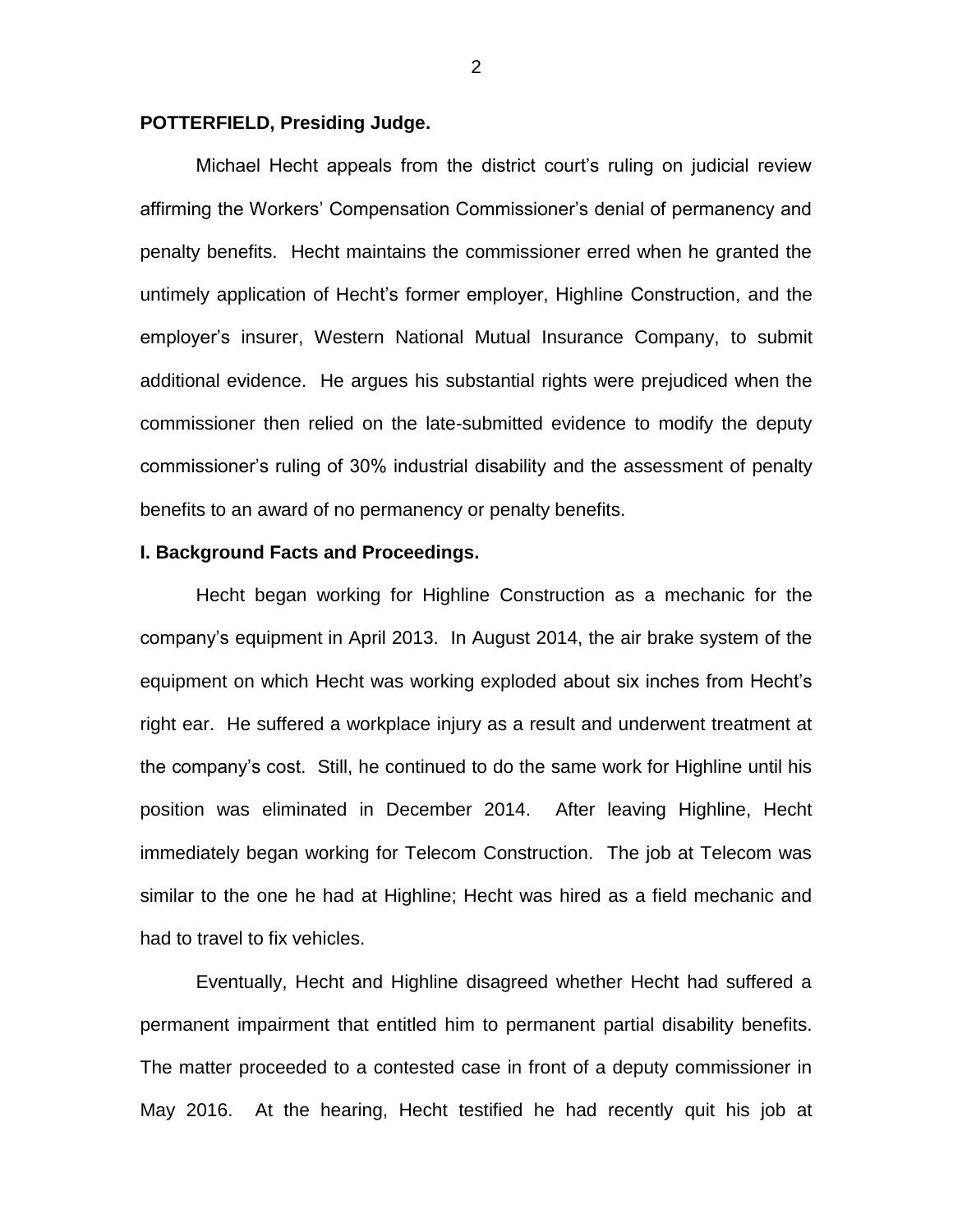Telecom—a fact that had not been previously disclosed—because he felt unsafe continuing as an over-the-road mechanic due to the requirement he drive a commercial vehicle. He testified:

I kind of had a scare driving. I mean it's a big over-the-road truck. It's not a quiet truck. It's not like driving your F-150 through town. You can't see everything. You can't hear anything. I mean you're a commercial driver. You're classified as a professional driver. Last thing you want to do is hurt somebody or kill somebody. Going 70 miles an hour down the road, there's a car there. You can't see them. I drove a car off the road, so it was kind of a wake-up call.

According to Hecht, he had taken a new job as a construction manager, which earned about \$25,000 less annually than he earned working for Highline and Telecom.

In the written ruling, the deputy concluded Hecht suffered from hearing loss and tinnitus, which was the cause of 22% partial impairment to the body as a whole and a 30% industrial disability. The deputy ordered Highline to pay Hecht 150 weeks of permanent partial disability benefits at the rate of \$820.19 per week and an additional fifteen weeks "as a penalty for unreasonable claims activity."

Highline appealed the deputy's ruling on July 26.

Then, on August 16, twenty-one days later, Highline filed an application to submit three additional exhibits as evidence: exhibits O, P, and Q. Exhibit O is an "employee separation notice" from Telecom that showed Hecht resigned on March 10, 2016 due to "unacceptable performance" and included notes stating Hecht was "letting trailers out of the yard without repairs being made," "[d]oing personal things on the computer during his work day," "sending out work that he is able to do in our shop," and not arriving to work on time. Exhibit P is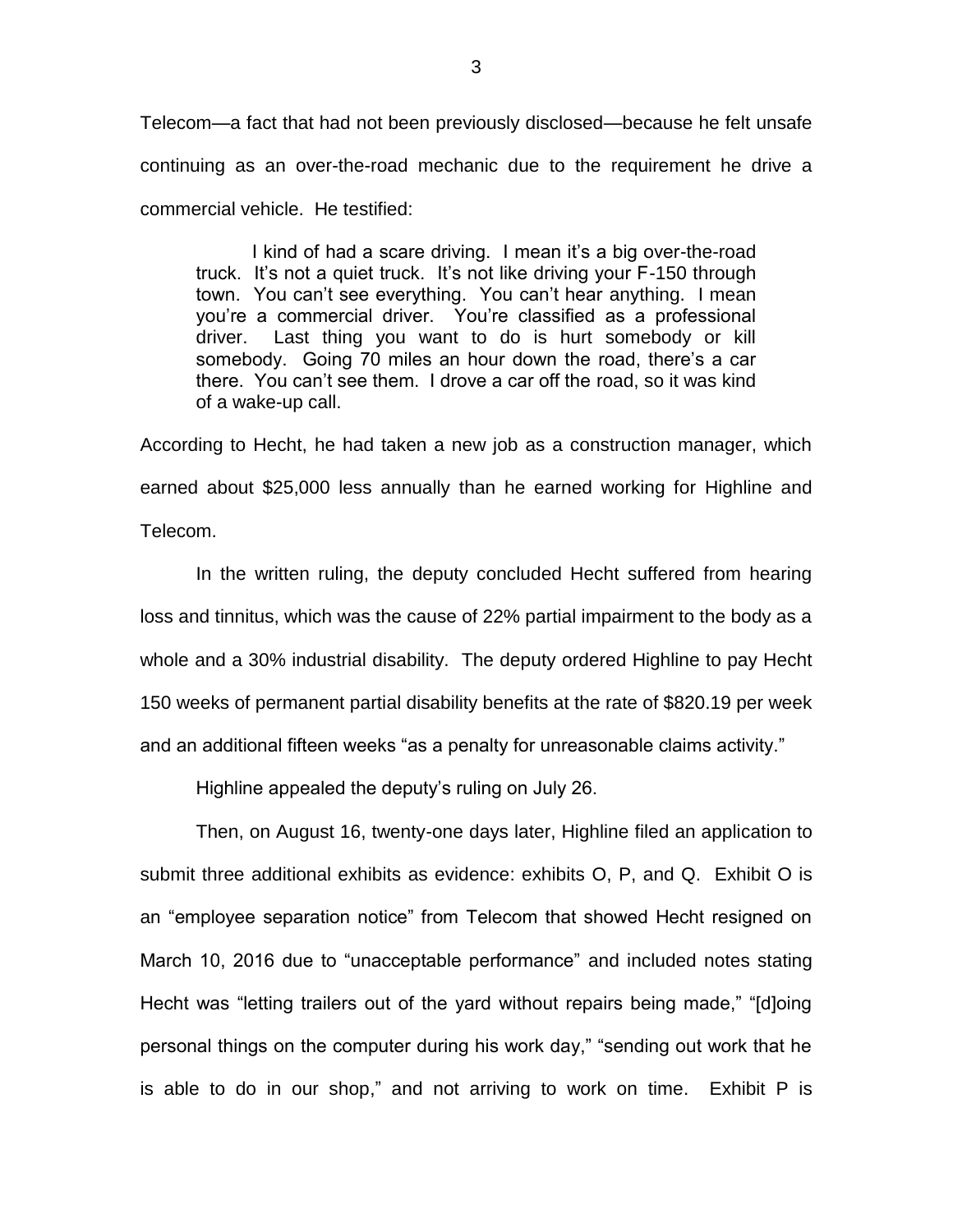information obtained from Iowa Workforce Development, including a statement made by Hecht that he quit his job at Telecom because he was asked to conduct illegal DOT inspections. Additionally, there was information Hecht took a mechanic's job at Baker Concrete and Excavating after leaving Telecom and before starting as a construction manager. Hecht was hired by Baker to be an over-the-road mechanic and quit after he was told the work would be located in the shop. Exhibit Q is Hecht's application to Baker; in it, Hecht stated he had a class "A" commercial driver's license and had not had a motor vehicle accident or moving violation in the past three years.

In making its application to submit additional evidence, Highline relied on Iowa Administrative Code rule 876-4.28, which allows for the submission of additional evidence if "there exists additional material evidence, newly discovered, which could not with reasonable diligence be discovered and produced at the hearing." The rule also states, "A party must file a request for taking additional evidence within 20 days after the notice of appeal was filed."

Hecht resisted the application, arguing it was untimely because the twenty-day deadline expired on August 15.

The deputy commissioner granted Highline's application, finding good cause existed for filing the application late and that the evidence Highline requested to introduce was newly discovered, material, and not previously discovered due to Hecht's failure to properly respond to and supplement interrogatories. Hecht appealed the ruling.

The commissioner issued the final agency ruling in January 2018. The commissioner affirmed the admission of the additional evidence and, relying on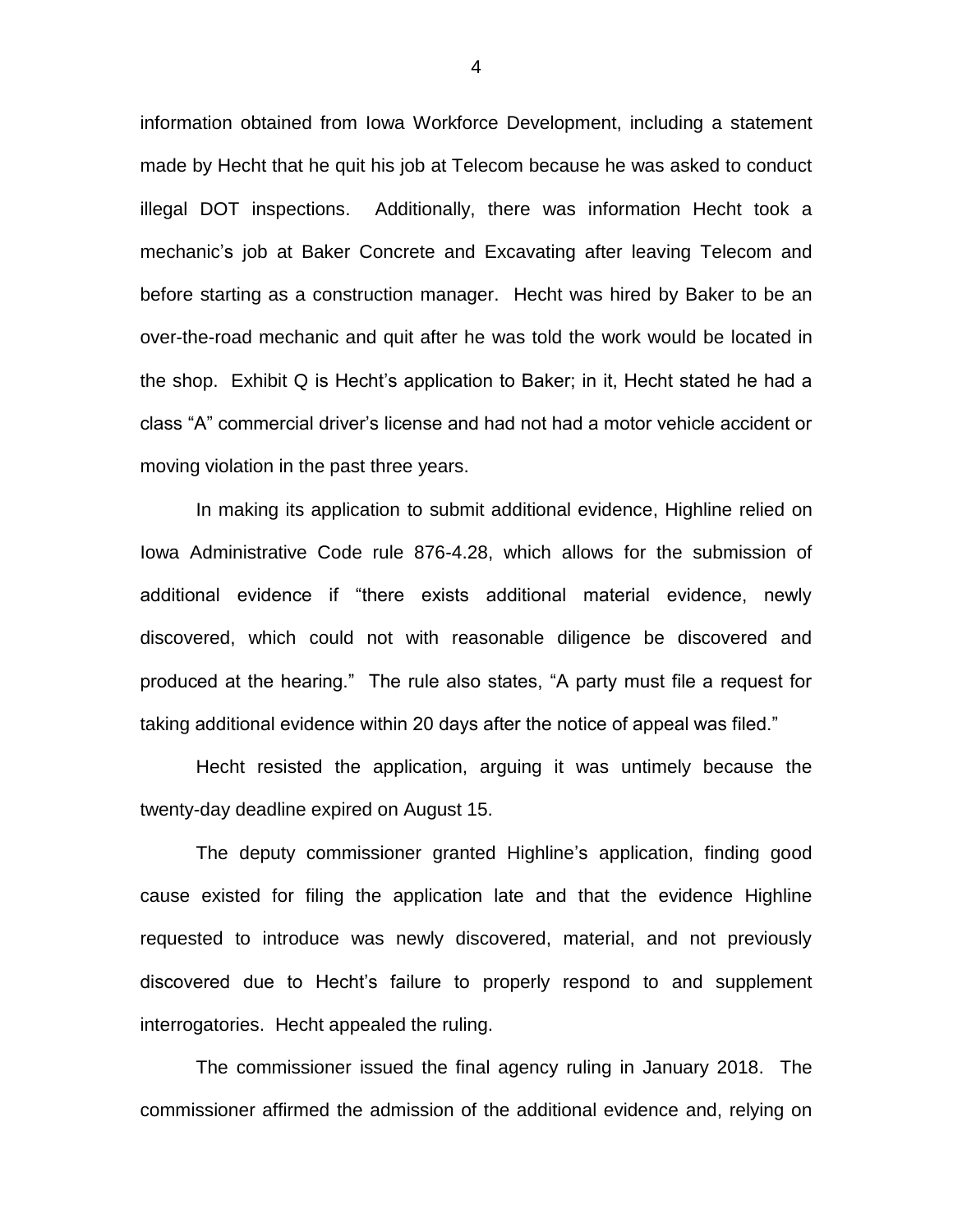exhibits O, P, and Q, found Hecht was not credible. As a result, the commissioner reversed the deputy commissioner's ruling Hecht had sustained his burden of proving hearing loss and tinnitus as the result of the work injury. The award of 30% industrial disability and penalty benefits were also reversed.

Hecht sought judicial review, and the district court affirmed the commissioner's ruling. He appeals.

## **II. Discussion.**

Before us on appeal, Hecht challenges the district court's ruling. He claims the commissioner erred in his determination that the twenty-day deadline could be extended upon a showing of good cause; Hecht argues the use of "must" in the rule means the twenty-day deadline is to be strictly construed and does not allow for exception. In the alternative, Hecht asserts that if the deadline can be extended upon a showing of good cause, Highline's reasons for missing the deadline did not meet the good-cause standard.

"The level of deference owed to the workers' compensation commissioner's interpretations will be determined on a case-by-case basis." *Burton v. Hilltop Care Ctr.*, 813 N.W.2d 250, 256 (Iowa 2012). "The level of deference afforded to an agency's interpretations of law depends on whether the authority to interpret that law has 'clearly been vested by a provision of law in the discretion of the agency." *Id.* When the agency has not been vested with the power to interpret a law, we reverse if the agency's interpretation is erroneous. *See id.* (citing Iowa Code § 17A.19(10)(c)). If the agency has been vested with authority, we use a more-deferential standard and "may only disturb the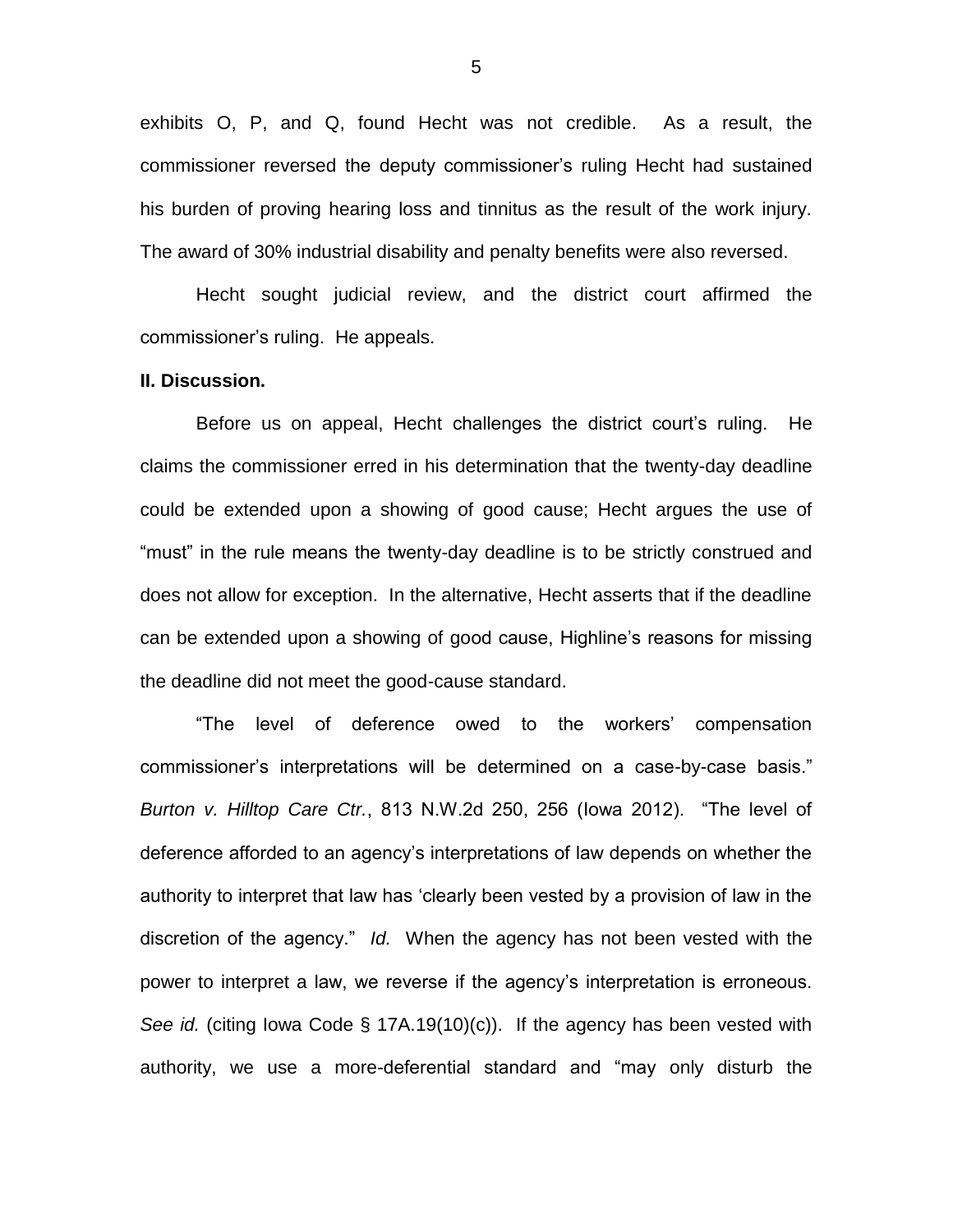interpretation if it is 'irrational, illogical, or wholly unjustifiable.'" *Id.* (quoting Iowa Code § 17A.19(10)(*l*)).

Here, Hecht maintains the commissioner has not been vested with the authority to interpret rule 876-4.28 and, therefore, we should not show any deference to the commissioner's interpretation allowing the twenty-day deadline to be extended upon a showing of good cause. *See Eyecare v Dep't of Human Servs.*, 770 N.W.2d 832, 835 (Iowa 2009) ("When an agency has not clearly been vested with the discretion to interpret the pertinent statute, the court gives no deference to the agency's interpretation of the statute."). We need not determine whether the commissioner is vested with the authority to interpret the rule; even if we apply the less-deferential standard we cannot say the commissioner's interpretation was in error. Rule 876-4.28 states:

The commissioner shall decide an appeal upon the record submitted to the deputy workers' compensation commissioner unless the commissioner is satisfied that there exists additional material evidence, newly discovered, which could not with reasonable diligence be discovered and produced at the hearing. *A party must file a request for taking additional evidence within 20 days after the notice of appeal was filed*.

(Emphasis added.) The use of the word "must" usually conveys a mandatory nature of a rule. *See Iowa Supreme Ct. Disciplinary Bd. v. Attorney Doe No. 819*, 894 N.W.2d 1, 5 (Iowa 2016) (noting the word "shall" is being replaced with the word "must" or "will" because the latter choices "express[] the mandatory nature of the rule"). But rule 876-2.1 expressly allows the commissioner "to modify the time to comply with any rule" "[f]or good cause." And Hecht offers no argument why the commissioner's power to modify deadlines is not applicable to rule 876-4.28.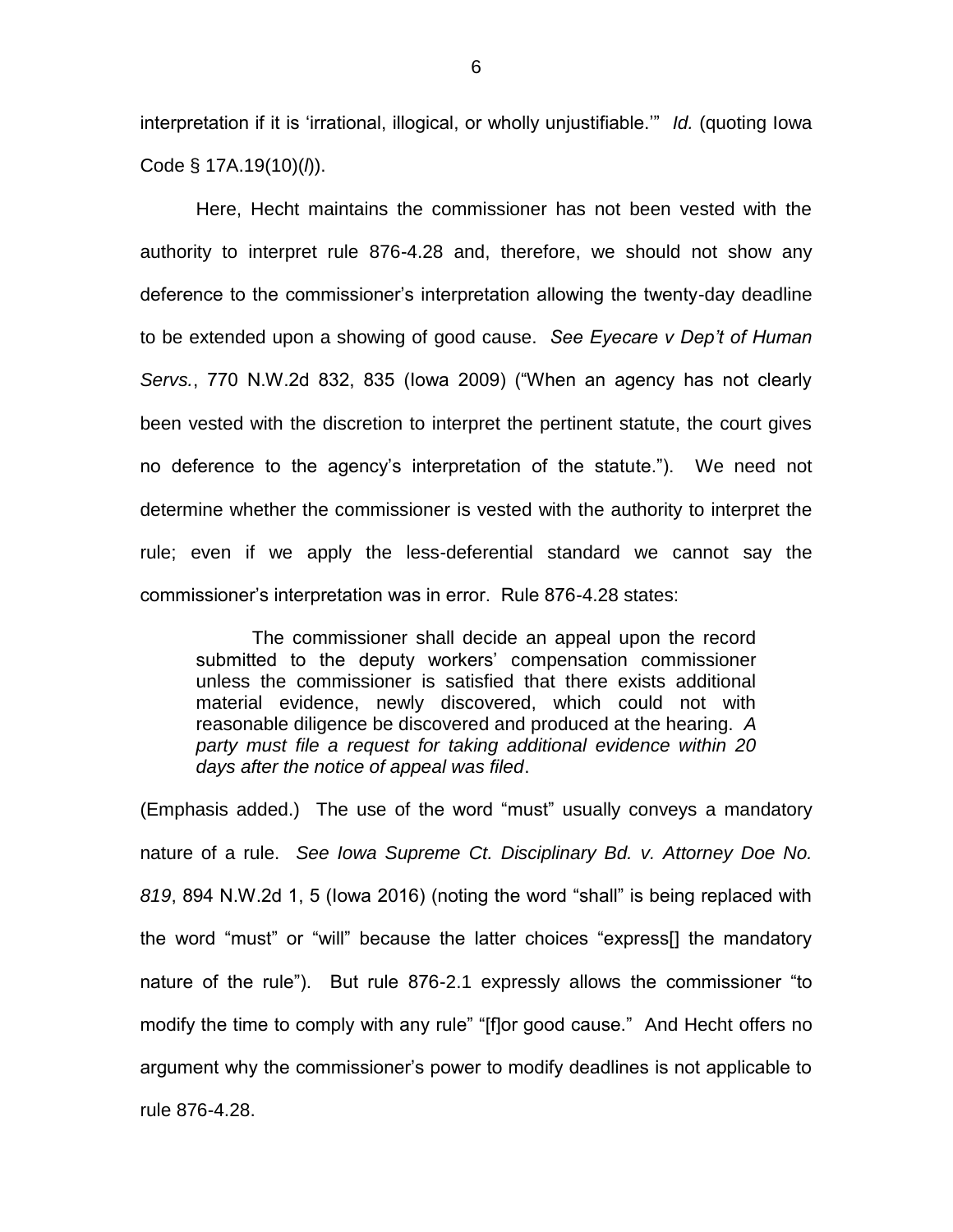Hecht also challenges the commissioner's determination that Highline met the good-cause standard to extend the deadline for submitting additional evidence; he argues the commissioner abused his discretion in making the determination. *See* Iowa Code § 17A.19(10)(n); *see also Temple v. Vermeer Mfg. Co.*, 285 N.W.2d 157, 160 (Iowa 1979) (considering whether the commissioner's refusal to permit additional evidence on appeal from the proposed decision was an abuse of discretion). Here, the attorney for Highline indicated she inadvertently missed the deadline because she was out of the office "for a significant amount of time due to the extended illness and then death of her mother. Subsequent to same, another family member was diagnosed with brain cancer. During the same time, the [attorney's] secretary changed." Hecht maintains a change in staff and failure to properly note something on one's calendar cannot constitute good cause or deadlines would become meaningless. We acknowledge that in other instances, we have said "good cause" "must be more than an excuse, a plea, apology, extenuation, or some justification for the resulting effect." *See Thomas v. Fellows*, 456 N.W.2d 170, 172 (Iowa 1990) (citation omitted) (referencing Iowa Code section 668.11, which controls the disclosure of expert witnesses in cases involving licensed professionals). But here, a change in staff and inadvertent mistake were not counsel's only stated reason for missing the deadline. She indicated the late application was also due to the death of her mother and the serious illness of another family member. The death of a close family member can constitute good cause. *See State v. Reifenstahl*, No. 06-0962, 2007 WL 2257328, at \*3 (Iowa Ct. App. Aug. 8, 2007) ("[W]e can understand and respect the difficulty one faces in the mourning period

7